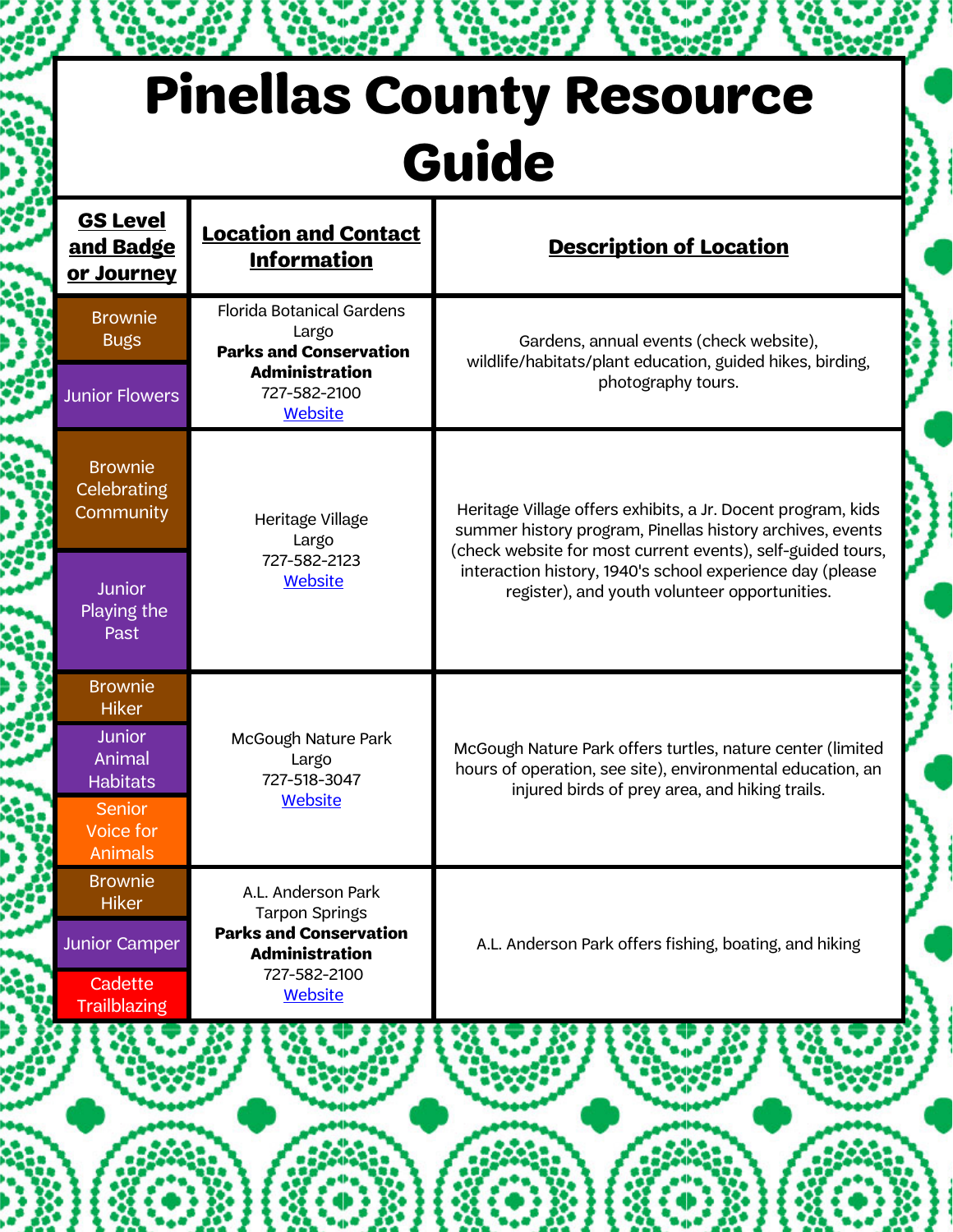| <b>Brownie</b><br><b>Hiker</b>             |                                                                               |                                                                                                                                                                                      |  |
|--------------------------------------------|-------------------------------------------------------------------------------|--------------------------------------------------------------------------------------------------------------------------------------------------------------------------------------|--|
| <b>Junior Camper</b>                       | Boca Ciega Millenium Park<br>Seminole                                         |                                                                                                                                                                                      |  |
| Cadette<br>Trailblazing,<br><b>Trees</b>   | <b>Parks and Conservation</b><br><b>Administration</b><br>727-582-2100        | There is a canoe launch, fishing, observation tower                                                                                                                                  |  |
| <b>Senior</b><br>Adventurer                | <b>Website</b>                                                                |                                                                                                                                                                                      |  |
| Ambassador<br><b>Water</b>                 |                                                                               |                                                                                                                                                                                      |  |
| Brownie Hiker,<br><b>Bugs</b>              | Sawgrass Lake Park                                                            |                                                                                                                                                                                      |  |
| Cadette<br><b>Trailblazing</b>             | St. Petersburg<br><b>Parks and Conservation</b><br><b>Administration</b>      |                                                                                                                                                                                      |  |
| Cadette<br><b>Trees</b>                    | 727-582-<br>2100                                                              | Sawgrass Lake Park offers hiking, birdwatching,<br>bicycling/skating.                                                                                                                |  |
| <b>Junior</b><br>Animal<br><b>Habitats</b> |                                                                               |                                                                                                                                                                                      |  |
| <b>Senior</b><br><b>Sky</b>                | <b>Website</b>                                                                |                                                                                                                                                                                      |  |
| <b>Brownie</b><br><b>Hiker</b>             | War Veterans Memorial Park<br>St. Petersburg<br><b>Parks and Conservation</b> | War Veterans Memorial Park offers nature trails, canoe trails,                                                                                                                       |  |
| <b>Junior</b><br>Trees,<br>Trailblazing    | <b>Administration</b><br>727-582-2100<br>Website                              | and picnicking.                                                                                                                                                                      |  |
| <b>Junior</b><br>Animal<br><b>Habitats</b> | Egmont Key State Park<br>727-893-2627                                         | Egmont Key offers trails, historical sites, and wildlife viewing.                                                                                                                    |  |
| <b>Brownie</b><br><b>Hiker</b>             | <b>Website</b>                                                                |                                                                                                                                                                                      |  |
| Brownie Hiker,<br><b>Bugs</b>              | <b>Brooker Creek Preserve</b><br><b>Environmental Education</b>               |                                                                                                                                                                                      |  |
| <b>Junior Flowers</b>                      | Center<br><b>Tarpron Springs</b><br><b>Julia Myers</b>                        | Brooker Creek offers exhibits, programs and classes (see<br>website for current details), tours, hikes, annual events (see<br>website), a wilderness preserve area, and trail signs. |  |
| Cadette Trees,<br><b>Trailblazing</b>      | 727-453-6800<br><b>Website</b>                                                |                                                                                                                                                                                      |  |
|                                            |                                                                               |                                                                                                                                                                                      |  |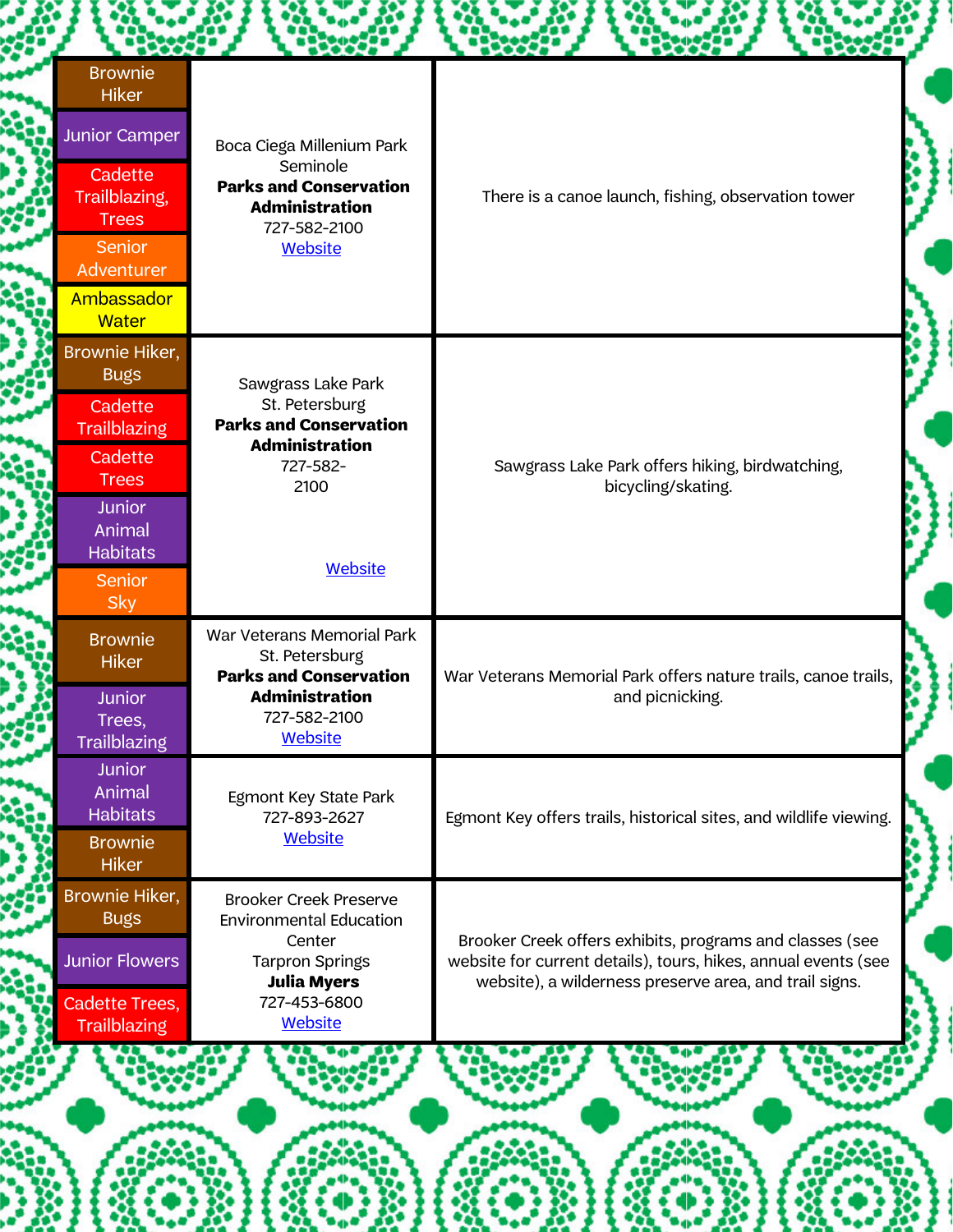| <b>Brownie</b><br><b>Bugs</b><br><b>Junior Flowers</b>                                                                                                                                                                                               | Boyd Hill Nature Preserve<br>St Petersburg<br>For volunteering:<br><b>Stephanie Coucunt</b><br>Other information:                     | Boyd Hill offers tram tours, woodlands, islands, marshes,<br>trails, and a living history museum.                                                                                                                                                                                                                                                                           |
|------------------------------------------------------------------------------------------------------------------------------------------------------------------------------------------------------------------------------------------------------|---------------------------------------------------------------------------------------------------------------------------------------|-----------------------------------------------------------------------------------------------------------------------------------------------------------------------------------------------------------------------------------------------------------------------------------------------------------------------------------------------------------------------------|
| Cadette<br><b>Trees</b>                                                                                                                                                                                                                              | <b>Barb Stallbird</b><br>727-893-7326<br><b>Website</b>                                                                               | <b>Admission fee required.</b>                                                                                                                                                                                                                                                                                                                                              |
| <b>Brownie</b><br><b>Hiker</b><br><b>Junior</b><br>Animal<br><b>Habitats</b>                                                                                                                                                                         | John R. Bonner Nature Park<br>Largo<br>727-518-3047<br><b>Website</b>                                                                 | The park offers a birding trail, nature trails, and a playground.                                                                                                                                                                                                                                                                                                           |
| <b>Brownie</b><br><b>Hiker</b><br><b>Junior Flowers</b><br><b>Cadette Trees,</b>                                                                                                                                                                     | Weedon Island Preserve<br><b>Cultural and Natural History</b><br>Center<br>St. Petersburg<br>727-453-6500                             | Weedon Island offers a cultural history center, tours, hikes,<br>annual events (see website for most current information),<br>trails, and archaeology.                                                                                                                                                                                                                      |
| <b>Trailblazing</b><br><b>Junior</b><br>Animal<br><b>Habitats</b><br>Cadette<br>Animal<br><b>Helpers</b><br><b>Senior</b><br><b>Voice for</b><br><b>Animals</b>                                                                                      | <b>Website</b><br><b>Suncoast Seabird Sanctuary</b><br><b>Indian Shores</b><br>jennie@seabirdsanctuary.com<br>727-392-4291<br>Website | The sanctuary offers presentations and summer camps.<br>They are open 10-5.                                                                                                                                                                                                                                                                                                 |
| <b>Brownie</b><br><b>Hiker</b><br><b>Junior</b><br>Animal<br>Habitats,<br><b>Flowers</b><br>Cadette Trees,<br>Trailblazing,<br>Animal<br><b>Helpers</b><br><b>Senior</b><br>Sky,<br>Voice for<br><b>Animals</b><br><b>Ambassador</b><br><b>Water</b> | <b>Moccasin Lake Nature Park</b><br>Clearwater<br><b>Cliff Norris</b><br>727-793-2976<br><b>Website</b>                               | Moccasin Lake offers trails, a nature preserve, bird watching,<br>and injured wildlife area, kids camps (call for most current<br>information), environmental programs (please call for most<br>current), concerts, wildlife exhibits, presentations,<br>workshops (please call for most current information). Can<br>work on take action and award projects with the park. |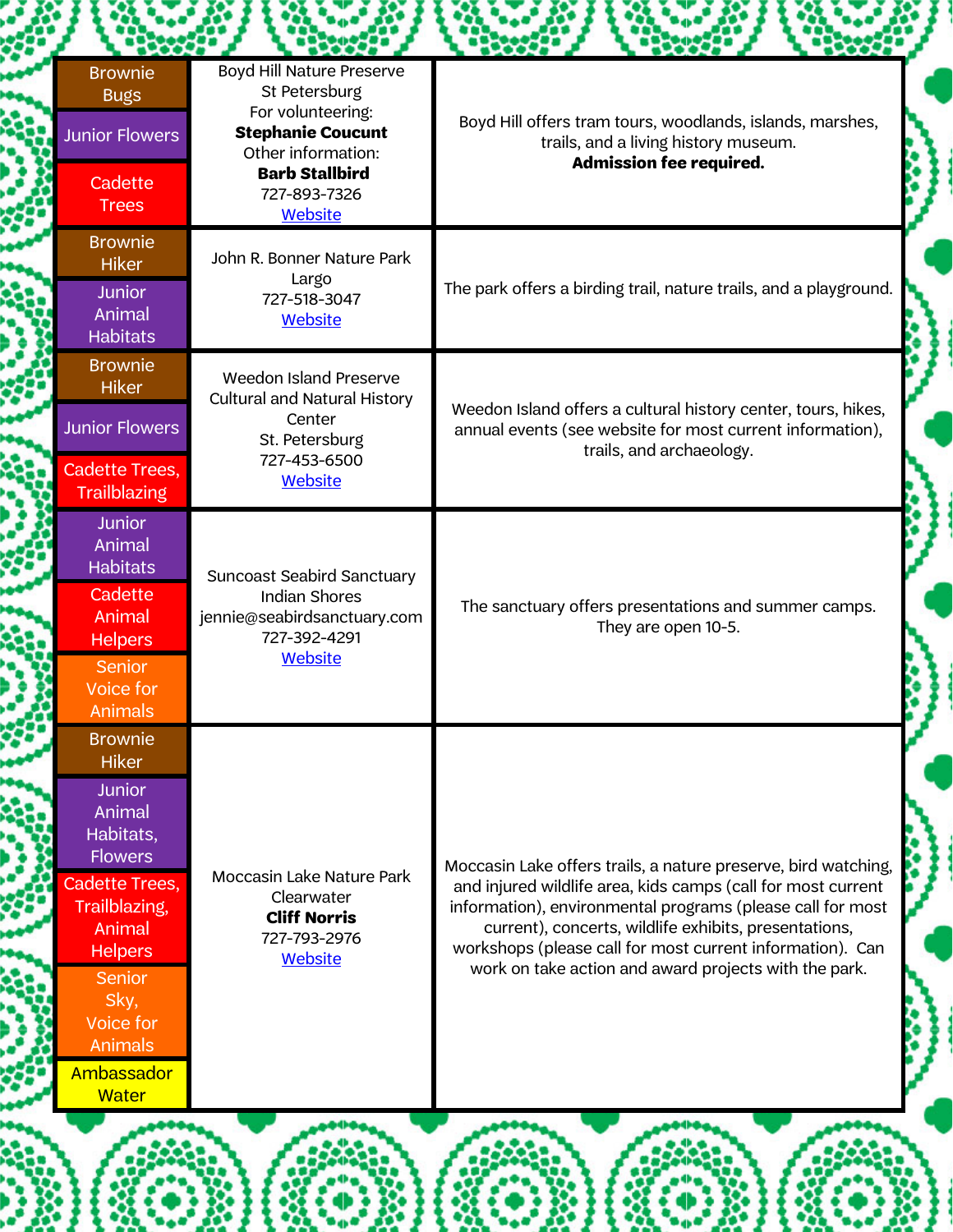| <b>Brownie</b><br><b>Hiker</b>                                                                                                                                  | Caladesi Island State Park<br>Dunedin<br>727-469-5918<br><b>Website</b>                                   | Caledesi Island Park offers hiking and fishing.                                                                                                                                                                                                                                                                                            |  |
|-----------------------------------------------------------------------------------------------------------------------------------------------------------------|-----------------------------------------------------------------------------------------------------------|--------------------------------------------------------------------------------------------------------------------------------------------------------------------------------------------------------------------------------------------------------------------------------------------------------------------------------------------|--|
| <b>Daisy</b><br><b>Clover Petal</b>                                                                                                                             | Pinellas Solid Waste-Recycling<br>and Garbage Tour<br>St. Petersburg                                      | Pinellas Solid Waste is open year round. They offer weekday<br>1.5 hr. tours for 2nd grade and older(last tour begins at 4pm),<br>presentations evenings and Saturdays for any age. Program                                                                                                                                                |  |
| <b>Brownie</b><br>Home<br>Scientist,<br><b>Household Elf</b>                                                                                                    | 727-464-7500<br>Website                                                                                   | teaches helps children learn to manage trash, about the<br>recycling process, how trash is processed, managing<br>hazardous waste. Flexibility to gear towards badges.                                                                                                                                                                     |  |
| <b>Brownie WOW</b><br>Journey                                                                                                                                   | Kiwanis Sprayground<br>Dunedin<br>727-298-3266<br><b>Website</b>                                          | The sprayground is open April through October 9am-7pm<br>and offers water play and shelter rentals.                                                                                                                                                                                                                                        |  |
| <b>Senior</b><br>Voice for<br>Animals<br>Cadette<br>Animal<br><b>Helpers</b>                                                                                    | <b>Suncoast Primate Sanctuary</b><br>Palm Harbor<br>727-943-5897                                          | Educational tours and animal encounters are available. Call to<br>schedule.                                                                                                                                                                                                                                                                |  |
| Junior<br>Animal<br>Habitats                                                                                                                                    | Website                                                                                                   |                                                                                                                                                                                                                                                                                                                                            |  |
| Ambassador<br><b>Water</b><br><b>Junior</b><br>Animal<br><b>Habitats</b><br>Cadette<br>Animal<br><b>Helpers</b><br><b>Senior</b><br>Voice for<br><b>Animals</b> | Tampa Bay Watch<br><b>Tierra Verde</b><br>contact:<br><b>Katie Mastenbrook</b><br>727-867-8166<br>Website | Tampa Bay Watch is available Monday-Friday 8:30-<br>5:00. Please see website for most current information and<br>call to schedule. They offer summer camps, educate<br>students about the Tampa Bay ecosystem and estuarine<br>ecology while encouraging and empowering students to act<br>as stewards of this important natural resource. |  |
|                                                                                                                                                                 |                                                                                                           |                                                                                                                                                                                                                                                                                                                                            |  |

H

總務

**Property** 

**Beautiful** 

**The Contract** 

**Bearing Co** 

鑿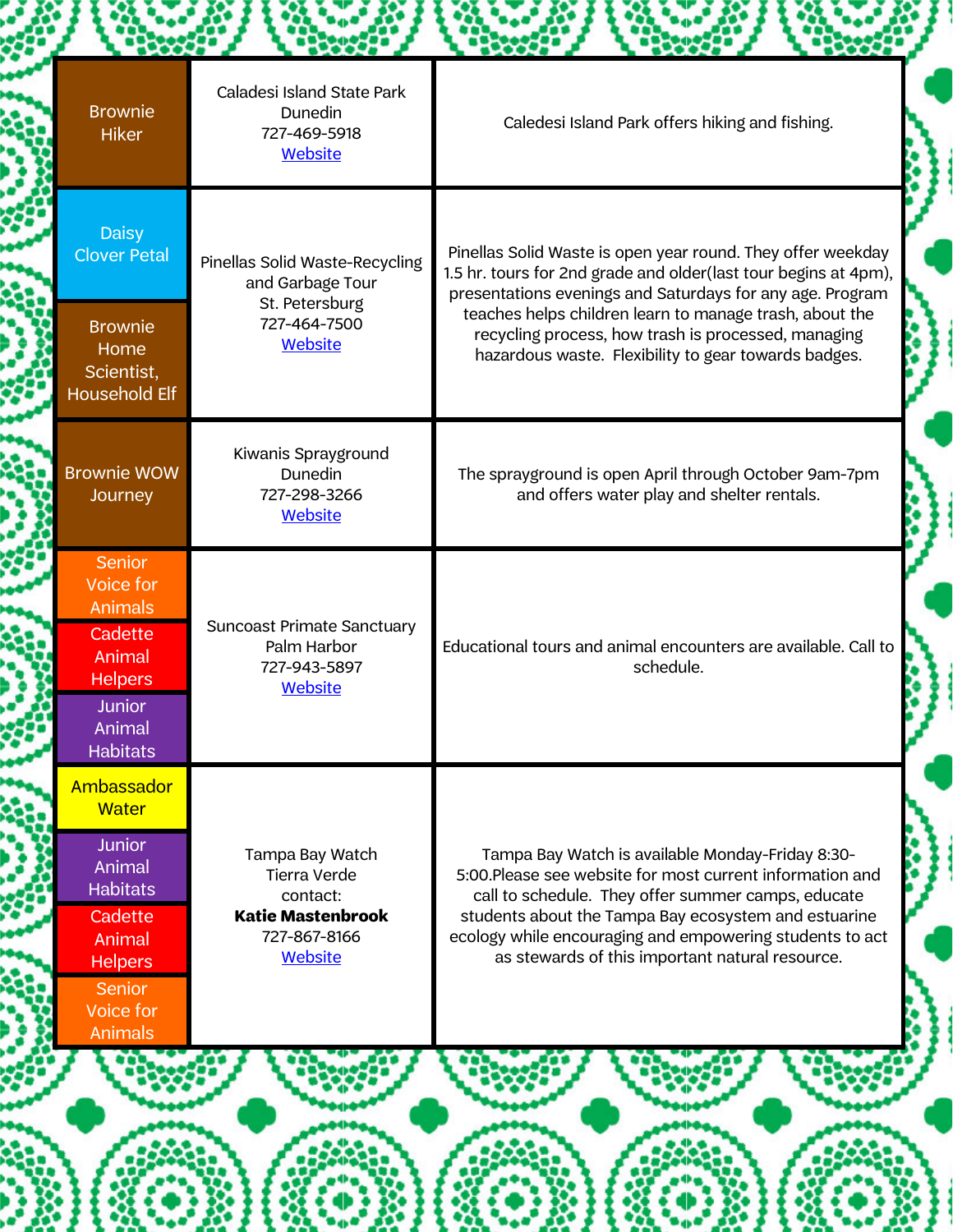| <b>Brownie</b>                  | Safety Harbor Museum of                                         | The museum offers tours, both permanent and temporary                                                                                            |  |
|---------------------------------|-----------------------------------------------------------------|--------------------------------------------------------------------------------------------------------------------------------------------------|--|
| Cadette                         | Regional History<br>Safety Harbor<br>727-724-1562               | exhibits, classes and workshops (see website for most<br>current offerings).                                                                     |  |
| Junior                          | <b>Website</b>                                                  |                                                                                                                                                  |  |
| <b>Brownie</b><br>Celebrating   |                                                                 |                                                                                                                                                  |  |
| Community<br><b>Junior</b>      | St Petersburg Museum of                                         |                                                                                                                                                  |  |
| Playing the<br>Past             | History<br>St. Petersburg<br><b>Nevin Sitler</b>                | The museum offers events, exhibits, classes and tours,<br>summer camp (see website), Museum in a Box outreach<br>, and youth volunteer programs. |  |
| Cadette<br><b>Finding</b>       | 727-894-1052<br>Website                                         |                                                                                                                                                  |  |
| <b>Common</b>                   |                                                                 |                                                                                                                                                  |  |
| Ground<br><b>Brownie</b>        |                                                                 |                                                                                                                                                  |  |
| <b>Celebrating</b>              | <b>Pinellas Pioneer Settlement</b><br>(Part of Boyd Hill Nature |                                                                                                                                                  |  |
| Community<br><b>Junior</b>      | Preserve)<br>St. Petersburg                                     |                                                                                                                                                  |  |
| Playing the<br>Past             | For volunteering:<br><b>Stephanie Coucunt. Other</b>            | The settlement offers day camps, events, exhibits, birthday<br>parties/overnights. Please call for schedule.                                     |  |
| Cadette                         | information:<br><b>Barb Stallbird</b>                           |                                                                                                                                                  |  |
| <b>Finding</b><br><b>Common</b> | 727-893-7326                                                    |                                                                                                                                                  |  |
| Ground                          | <b>Website</b>                                                  |                                                                                                                                                  |  |
| <b>Daisy</b><br>Sunny, Zinni.   | F.E.A.S.T Food Pantry of Palm                                   |                                                                                                                                                  |  |
| and Rosie                       | Harbor<br>Palm Harbor                                           | The food pantry offers tours and volunteering.                                                                                                   |  |
| Petals                          | <b>Jonathan Smith</b>                                           |                                                                                                                                                  |  |
| <b>Brownie</b>                  | or<br>Mr. Anderson                                              |                                                                                                                                                  |  |
| Giving Back,                    | 727-789-5275<br><b>Website</b>                                  |                                                                                                                                                  |  |
| Philanthropist                  |                                                                 |                                                                                                                                                  |  |

Š

B

ł

Ĩ,

J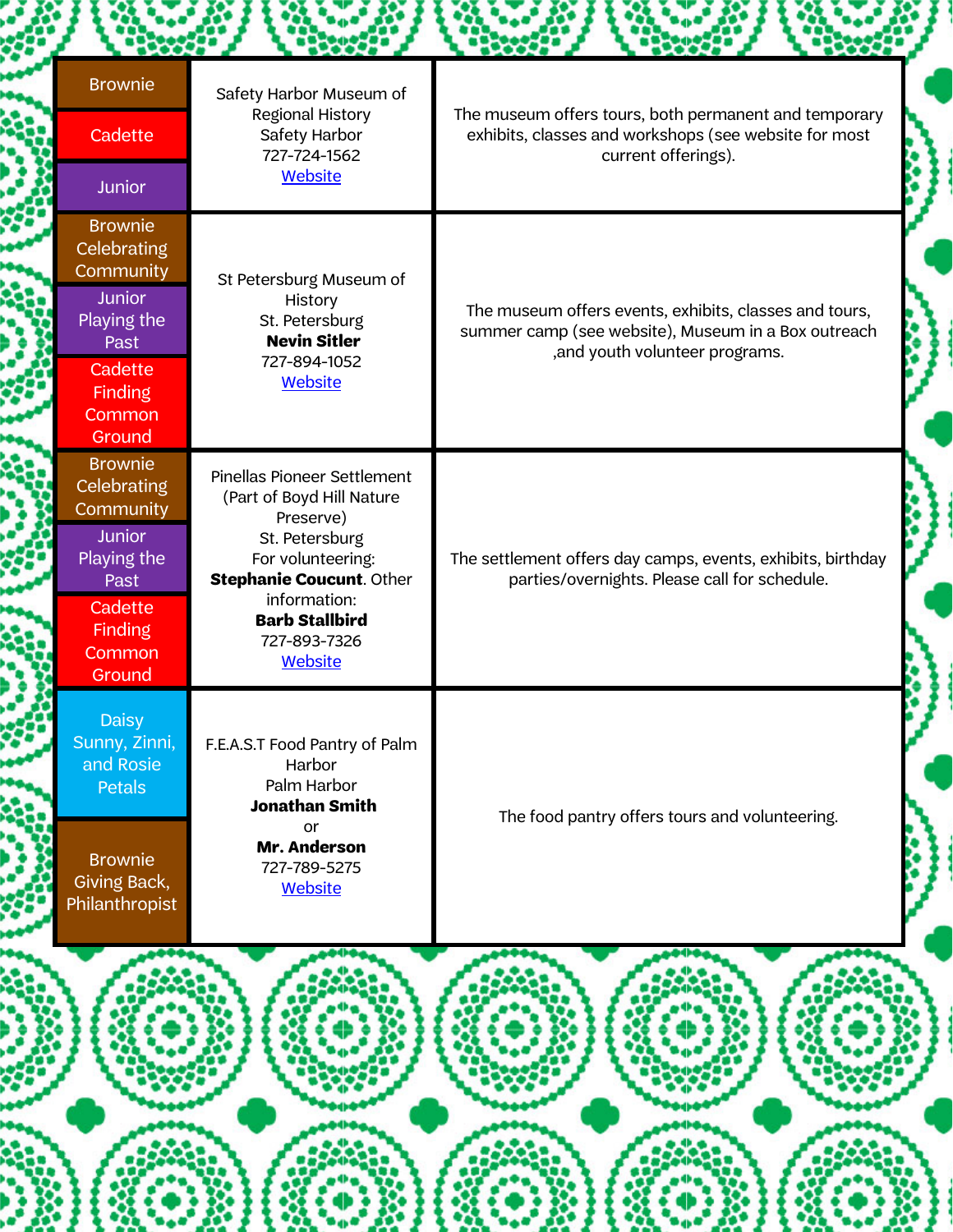| <b>Daisy</b><br><b>Zinni Petal</b><br><b>Brownie</b><br>Pets<br>Humane Society of Pinellas<br><b>Junior</b><br>Clearwater<br>The Humane Society offers humane education, camps (see<br>Animal<br><b>Vanessa Ply,</b><br>website), tours, learning activities, can serve as a take<br><b>Habitats</b><br>Volunteer Coordinator<br>actions and award project location, and offers presentations<br>volunteer@humanepinellas.org<br>. Topics include pet responsibility, Humane Society<br>Cadette<br>information, animal enrichment, being kind to animals.<br>727-797-7722<br>Animal<br><b>Website</b><br><b>Helpers</b><br>Senior<br>Voice for<br>Animals<br><b>Brownie</b><br>Pets<br><b>Junior</b><br>Animal<br><b>Pinellas County Reptiles</b><br><b>Habitats</b><br>Largo<br>Pinellas County Reptiles offers reptile education and parties.<br><b>Stacy Dunn</b><br>Cadette<br>727-531-6200<br>Animal<br><b>Website</b><br><b>Helpers</b><br>Senior<br>Voice for<br><b>Animals</b><br><b>Daisy</b><br><b>Zinni Petal</b><br><b>Brownie</b><br>Pets<br><b>Junior</b><br>Animal<br>Petsmart<br>Petsmart offers small group field trips. Please call to arrange.<br>St. Petersburg<br><b>Habitats</b><br>727-343-7900<br>Cadette<br>Animal<br><b>Helpers</b><br>Senior<br>Voice for |  |  |  |
|--------------------------------------------------------------------------------------------------------------------------------------------------------------------------------------------------------------------------------------------------------------------------------------------------------------------------------------------------------------------------------------------------------------------------------------------------------------------------------------------------------------------------------------------------------------------------------------------------------------------------------------------------------------------------------------------------------------------------------------------------------------------------------------------------------------------------------------------------------------------------------------------------------------------------------------------------------------------------------------------------------------------------------------------------------------------------------------------------------------------------------------------------------------------------------------------------------------------------------------------------------------------------------------|--|--|--|
|                                                                                                                                                                                                                                                                                                                                                                                                                                                                                                                                                                                                                                                                                                                                                                                                                                                                                                                                                                                                                                                                                                                                                                                                                                                                                      |  |  |  |
|                                                                                                                                                                                                                                                                                                                                                                                                                                                                                                                                                                                                                                                                                                                                                                                                                                                                                                                                                                                                                                                                                                                                                                                                                                                                                      |  |  |  |
| Animals                                                                                                                                                                                                                                                                                                                                                                                                                                                                                                                                                                                                                                                                                                                                                                                                                                                                                                                                                                                                                                                                                                                                                                                                                                                                              |  |  |  |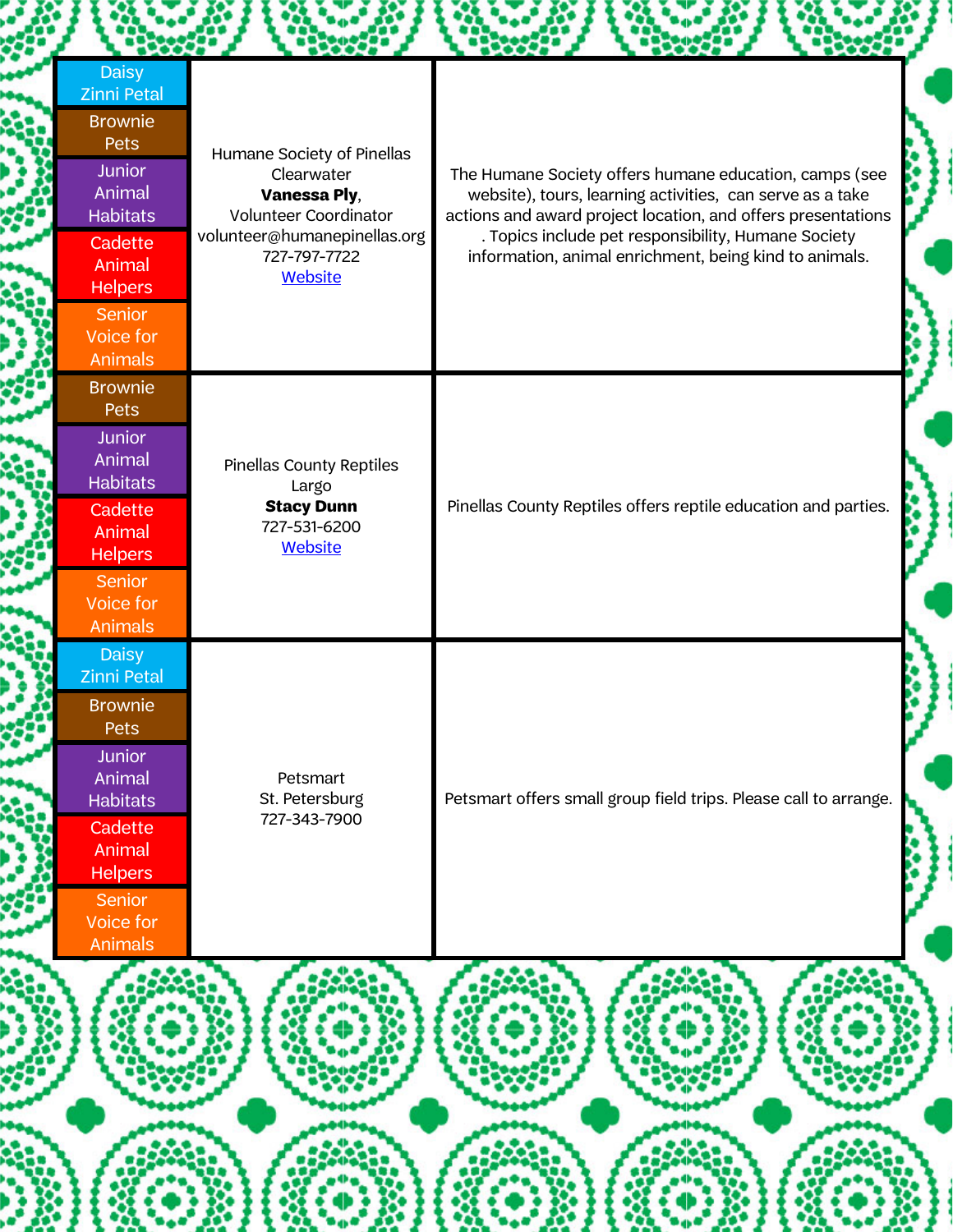| <b>Brownie</b><br>Painting,<br>Potter                                                                                                   |                                                                                                                                                    |                                                                                                                                                                                                                                                                                 |
|-----------------------------------------------------------------------------------------------------------------------------------------|----------------------------------------------------------------------------------------------------------------------------------------------------|---------------------------------------------------------------------------------------------------------------------------------------------------------------------------------------------------------------------------------------------------------------------------------|
| <b>Junior</b><br><b>Drawing</b><br>Cadette<br>Comic Artist,<br><b>Book Artist</b><br><b>Senior</b><br>Collage,<br><b>Textile Artist</b> | Dunedin Fine Arts Center<br>Dunedin<br>727-298-DFAC (3322)<br><b>Website</b>                                                                       | The Dunedin Fine Arts Center offers youth classes and<br>workshops, camps, exhibits, events, childrens museum, teen<br>art club. Check website for most current programs. If a<br>group, please call first.                                                                     |
| <b>Ambassador</b><br>Photographer                                                                                                       |                                                                                                                                                    |                                                                                                                                                                                                                                                                                 |
| <b>Brownie</b><br>Painting,<br>Potter                                                                                                   |                                                                                                                                                    |                                                                                                                                                                                                                                                                                 |
| <b>Junior</b><br><b>Drawing</b>                                                                                                         | Leepa-Ratner Museum of Art<br>at St. Petersburg College<br><b>Tarpon Springs Campus</b><br><b>Tarpon Springs</b><br>727-712-5226<br><b>Website</b> | The museum offers exhibits, tours, activities camps, (call<br>ahead) hands on activities, interactive galleries. Please see<br>website for most current offerings.                                                                                                              |
| Senior<br>Collage,<br><b>Textile Artist</b>                                                                                             |                                                                                                                                                    |                                                                                                                                                                                                                                                                                 |
| Ambassador<br>Photographer                                                                                                              |                                                                                                                                                    |                                                                                                                                                                                                                                                                                 |
| <b>Brownie</b><br>Painting,<br>Potter                                                                                                   |                                                                                                                                                    |                                                                                                                                                                                                                                                                                 |
| <b>Junior</b><br><b>Drawing</b>                                                                                                         | <b>Morean Arts Center</b>                                                                                                                          | Glassblowing (ticketed progra, call or visit websitefor<br>schedule). The center has 4 different centers to visit offering<br>various things. Check website for most current offerings. Call<br>ahead to ensure space for the group and for tickets for<br>specific activities. |
| Senior<br>Collage                                                                                                                       | St. Petersburg<br>727-822-7872<br><b>Website</b>                                                                                                   |                                                                                                                                                                                                                                                                                 |
| <b>Senior</b><br><b>Textile Artist</b>                                                                                                  |                                                                                                                                                    |                                                                                                                                                                                                                                                                                 |
| Ambassador                                                                                                                              |                                                                                                                                                    |                                                                                                                                                                                                                                                                                 |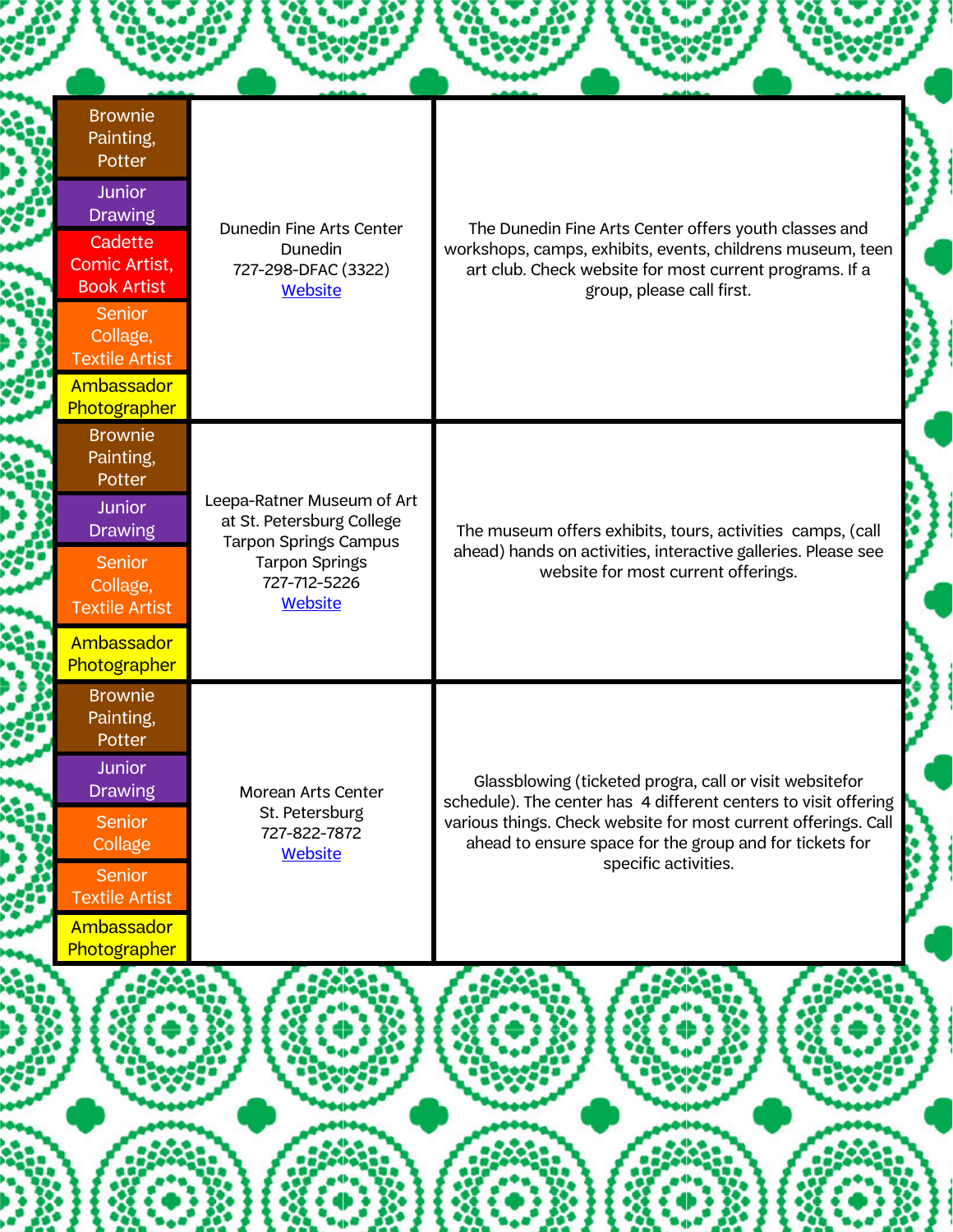|                                                                                                                                                              | $-120027$ |                                                                                                         | <b>Hoose</b><br><b>POXXX</b>                                                                                                                                                                                                                                               |
|--------------------------------------------------------------------------------------------------------------------------------------------------------------|-----------|---------------------------------------------------------------------------------------------------------|----------------------------------------------------------------------------------------------------------------------------------------------------------------------------------------------------------------------------------------------------------------------------|
| <b>Brownie</b><br>Painting,<br>Potter<br><b>Junior</b><br><b>Drawing</b><br><b>Senior</b><br>Collage,<br><b>Textile Artist</b><br>Ambassador<br>Photographer |           | Museum of Fine Arts<br>St. Petersburg<br><b>Eileen or Amanda Rose</b><br>727-896-2667<br><b>Website</b> | The museum offers tours with a Docent, kids yoga, an art<br>and sign language tour, make and take activities for kids,<br>drumming, and exhibitions. Please check website for most<br>current offerings. Call to reserve spots 2-3 weeks ahead.<br>Admission fee per girl. |
| <b>Brownie</b><br><b>Dancer</b><br><b>Junior</b><br><b>Musician</b><br><b>Senior</b><br><b>Troupe</b><br>Performer                                           |           | Ruth Eckerd Hall<br>Clearwater<br>727-791-7400<br><b>Website</b>                                        | Ruth Eckerd Hall offers field trips, activities, Artists on the<br>Road Program, Passport to the Arts program. Check website<br>for most current offerings.                                                                                                                |
| <b>Brownie</b><br>Painter, Potter<br><b>Junior</b><br><b>Drawing</b><br>Ambassador<br>Photographer<br>Senior<br>Collage,<br><b>Textile Artist</b>            |           | Salvadore Dali Museum<br>St. Petersburg<br><b>Vickie Brunner</b><br>727-823-3767<br><b>Website</b>      | The museum offers tours, an outreach program, traveling<br>exhibitions, art-mobile, an online gallery of activities, and<br>Saturday kids activities. Please check website for most<br>current offerings. An admission fee is charged.                                     |
| <b>Brownie</b><br>Painter                                                                                                                                    |           | Painting with a Twist<br>St. Petersburg<br>727-327-4488<br><b>Website</b>                               | Painting with a twist offers kids painting classes. Please call<br>ahead to reserve.                                                                                                                                                                                       |
| <b>Brownie</b><br>Painter                                                                                                                                    |           | I Heart Corky Art<br>Palm Harbor<br><b>Breanna</b><br>727-710-5394<br><b>Website</b>                    | I Heart Corky Art offers painting classes with a special rate<br>for Girl Scouts. Please call for more information.                                                                                                                                                        |
|                                                                                                                                                              |           |                                                                                                         |                                                                                                                                                                                                                                                                            |